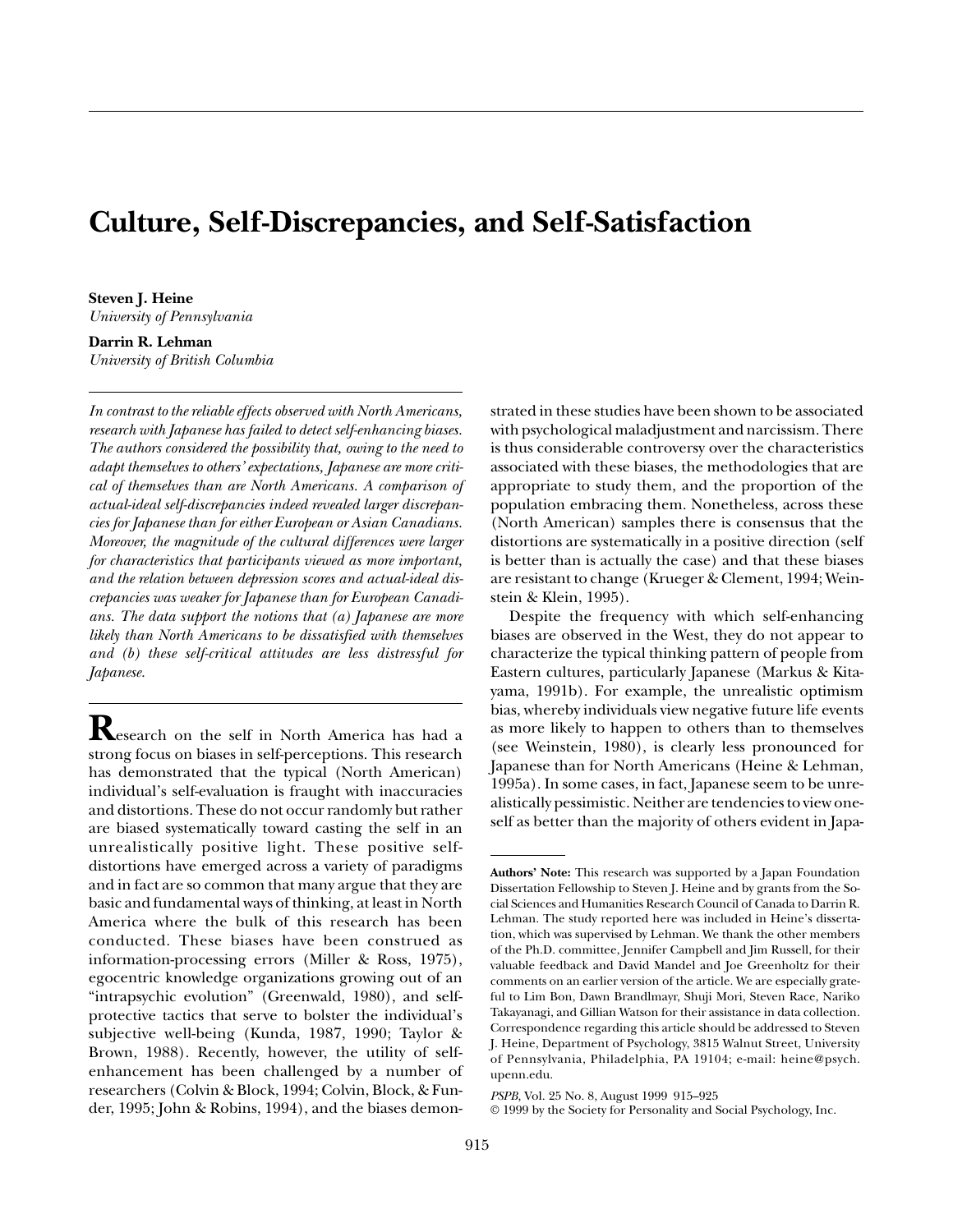nese samples (Heine & Lehman 1997b; Markus & Kitayama, 1991a). And this is despite the findings that North Americans typically view themselves in this way (Campbell, 1986; Marks, 1984). Research on attributional biases has demonstrated routinely that Westerners tend to internalize success and externalize failure (for a review, see Zuckerman, 1979), yet this self-serving pattern has not been detected with Japanese (for a review, see Kitayama, Takagi, & Matsumoto, 1995). Kitayama, Markus, Matsumoto, and Norasakkunkit (1997) found that whereas Americans are likely to view their daily experiences in terms of opportunities for selfenhancement, Japanese are likely to view such experiences in self-critical terms. Furthermore, this relative reluctance to self-enhance on the part of Japanese is not merely observable at the individual level: Japanese also exhibit fewer group-serving tendencies than do North Americans when evaluating their family members, their universities, and their cities (Heine & Lehman, 1997b; Kitayama, Masuda, & Palm, 1996). Thus far, research with Japanese has consistently failed to demonstrate any reliable positive distortions in their self-evaluations.

Of importance, the obtained cultural differences in self-enhancement do not seem simply to be the result of Japanese trying to present themselves in a more modest manner than do North Americans (for a review, see Heine, Lehman, Markus, & Kitayama, in press). Analyses of questionnaire data provide no evidence to suggest that Japanese or Asians more generally are feigning modesty in questionnaire studies (Diener, Suh, Smith, & Shao, 1995; Heine & Lehman, 1995a, 1995b; Kitayama et al., 1997). More compellingly, however, unobtrusive behavioral measures have revealed this same absence of self-enhancing and self-affirmational tendencies among Japanese (Heine, Kitayama, Lehman, Takata, & Ide, 1999; Heine & Lehman, 1997c; Heine, Takata, & Lehman, in press). The data thus are converging on the notion that Japanese are not simply saying that they view themselves less positively than North Americans—they truly seem to feel this way.

## *Interpreting the Lack of Self-Enhancement for Japanese*

We interpret the above cultural differences in selfenhancement from the vantage point of cultural psychology. Cultural psychology maintains that the self is born of the interaction between the person and a set of culturally derived beliefs, values, institutions, customs, and practices (Fiske, Kitayama, Markus, & Nisbett, 1997; Greenfield, 1997; Shweder, 1990). The self and attendant psychological structures and processes are thus supported by a web of cultural meanings, and likewise, the interaction of individual selves creates and sustains the cultural environment. In this way, culture and self are seen to make each other up (Shweder, 1990).

Our central point is that these cultural differences in self-enhancement exist because of the ways in which the self is served in each culture. We suggest that, for the most part, the North American self is served when the individual views himself or herself in an unrealistically positive light (e.g., as better than most others) (Taylor & Brown, 1988, but for an opposing view, see Colvin et al., 1995). That Western culture places relatively greater value on individuals being adequate, competent, and self-sufficient (Markus & Kitayama, 1991b; Sampson, 1977) suggests that viewing oneself in unrealistically positive terms (i.e., as especially competent, in control, etc.) can thus be seen to bridge the gap between the individual's actual standing and the cultural ideals, thereby authenticating the individual as a meaningful member of the culture (Heine & Lehman, 1995a). Selfenhancing biases serve to bring Westerners closer to their cultural ideals of selfhood.

In contrast, the relation between self-enhancing biases and the Japanese cultural ideals of selfhood appears to be quite different. Relatively more important cultural tasks for Japanese are to fit in harmoniously with others and to gain a sense of belongingness and interdependence with others (e.g., Bachnik, 1992; De Vos, 1985; Markus & Kitayama, 1991b). We suggest that the self is served in Japan when individuals feel that they are being accepted by their groups. This emphasis on fitting in with others suggests that it does not so critically matter how individuals evaluate how well they are doing rather, it is more important how the groups to which they belong evaluate their performance (Spence, 1985; cf. Yamagishi, 1988). Hence, feeling good about oneself, far from hinging primarily on an individual's personal feelings and self-evaluations, has more to do with the feelings and evaluations of others. For Japanese, it is crucial to strive to gain others' approval.

Performing cultural tasks associated with interdependence leads Japanese to be vigilant about how they are being evaluated by their in-group members (Heine, Lehman, et al., in press; Kitayama, Markus, & Lieberman, 1995; Kitayama et al., 1997). Japanese are encouraged to focus on how their behavior affects their relations with others and how their behavior affects the overall harmony of the group. Succeeding in interdependent cultural tasks requires the individual to change and adapt himself or herself to the needs of the group (Weisz, Rothbaum, & Blackburn, 1984).

The Japanese psychiatrist Takeo Doi (1973) argued that a characteristic feature of Japanese is that they maintain a perpetual sense of *ki ga sumanai*, that is, a sense of dissatisfaction about themselves. This dissatisfaction indicates a perceived discrepancy between Japanese individuals' current states and their aspirations. It is crucial for Japanese to dwell on their inadequacies and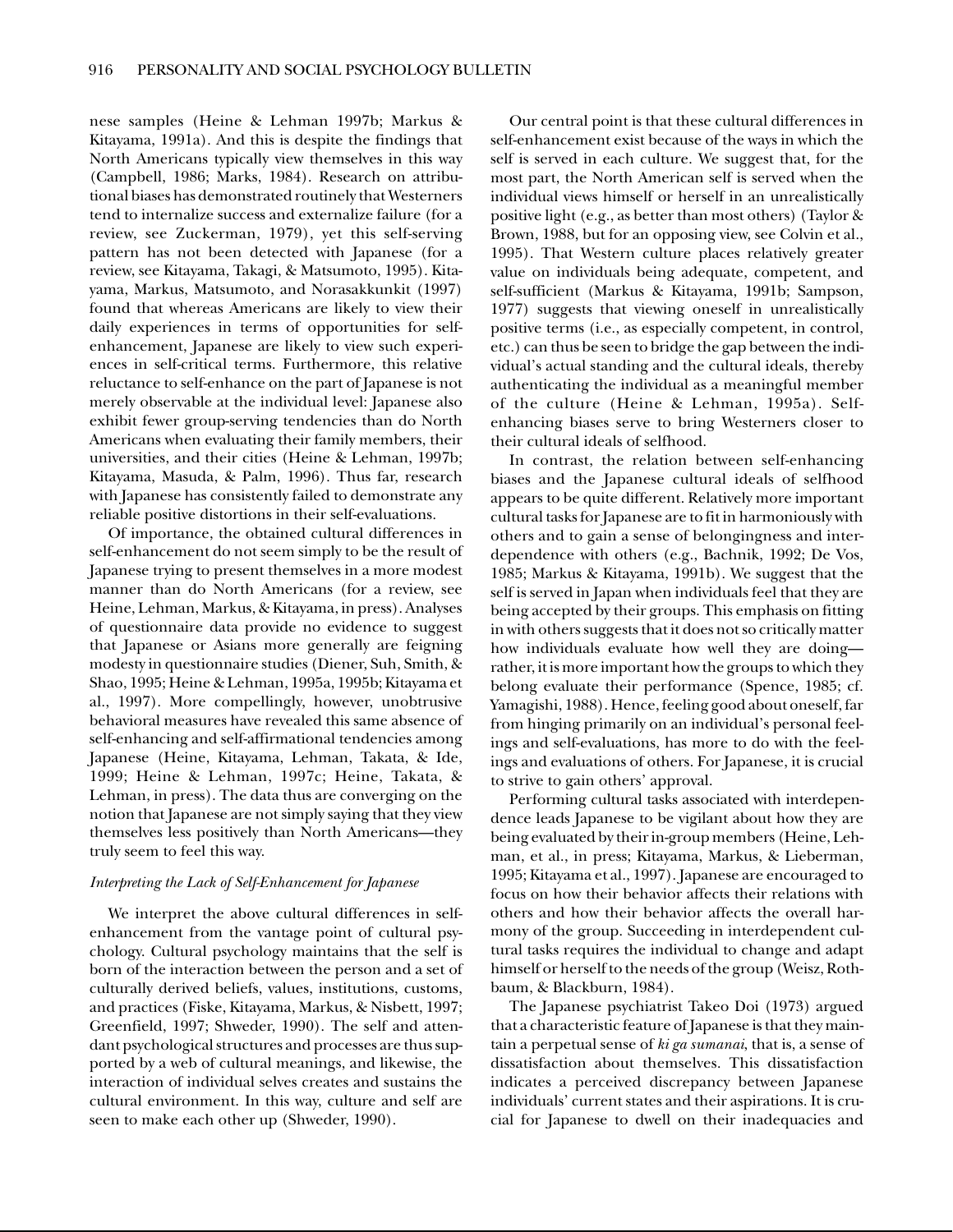shortcomings—those aspects that render them vulnerable in terms of securing their groups' approval (Heine, Lehman, et al., in press; Kitayama, Markus, et al., 1995, 1997; see also Kashiwagi, 1986). Japanese are motivated to be keenly sensitive both to the ways in which they are interfering with or limiting their group and to the ways in which they are being negatively evaluated by their group members. Using this information, they then can act accordingly and work toward rectifying their shortcomings (see also Johnson, 1993; Roland, 1988; White, 1987).

By identifying negative aspects of the self, and by making efforts to correct these, Japanese are more likely to succeed in the process of adapting themselves to their groups' needs. So, succeeding in interdependent tasks impels Japanese to dwell on the negative aspects of their selves and to remain dissatisfied with themselves. These tendencies stand in sharp contrast to North Americans' tendencies to emphasize their positive attributes via selfenhancement (e.g., Taylor & Brown, 1988).

The habitual dissatisfaction with oneself that we are describing is evident throughout Japanese culture. Various interpersonal scripts get played out in everyday life whereby people communicate their personal inadequacies and limitations (Heine, Lehman, et al., in press; Marsella, Walker, & Johnson, 1973). Examples of such processes are *amae* (i.e., the notion that one indulges one's sense of dependency on others; Doi, 1973; Kumagai & Kumagai, 1986), an emphasis on shame (Benedict, 1946; Creighton, 1990; Doi, 1973; Lebra, 1983), and the widespread occurrence of apologies in Japan (Barnlund & Yoshioka, 1990), to name but a few. This self-critical orientation is encouraged in the child-rearing process as well. From a young age, Japanese are taught to reflect on their weaknesses and inadequacies (*hansei suru*) (Johnson, 1993; Roland, 1988). In contrast to Western caretakers who tend to draw attention to children's positive features by praising, encouraging, and complimenting them, Japanese caretakers are more likely to draw children's attention to potentially negative features that may have to be corrected for the child to fit in more with others (Markus, Kitayama, & Heiman, 1996). This selfcritical stance is institutionalized in the education system (White & Levine, 1986), with the goal of diminishing a sense of self-centeredness, which can hinder the child's ability to fit in well with others. Daily conversations also reflect this self-critical nature of Japanese. Kitayama and Karasawa (1996) found that Japanese report a greater frequency of being criticized by others and a lower frequency of being complimented by others than do Americans. Such features of everyday experiences in Japan suggest that Japanese develop habitual outlooks toward negative self-relevant information.

In fact, the conceptual literature on Japanese is consistent in describing a chronic self-critical outlook. Clearly, such an outlook is at odds with the welldocumented self-enhancing tendencies of North Americans. In the present study, we investigated this potential cross-cultural difference in self-satisfaction.

## *Comparisons of Actual and Ideal Self-Assessments*

We employed the framework of self-discrepancy theory to explore the notion that Japanese feel chronically more dissatisfied with themselves than do North Americans (Canadians). One of the two basic assumptions of self-discrepancy theory is that people are motivated to bring their current state in line with their ideal state (Higgins, 1989). Actual self-assessments represent how people currently view themselves, whereas ideal selfassessments indicate how people ideally want to be. We reasoned that the discrepancy between these two types of self-assessments is one way to measure individuals' dissatisfaction with themselves.

One of our key questions was "Do Japanese view themselves to be more distant from their ideals than do Canadians?" Larger actual-ideal discrepancies for Japanese than for Canadians would be in line with the notion that Japanese focus more on their incompleteness. A large discrepancy between the way one is and the way one wants to be highlights dissatisfaction with oneself.

Higgins and colleagues (Higgins, 1987, 1989; Higgins, Klein, & Strauman, 1985) demonstrated that actual-ideal discrepancies correlate positively with depression (see also Marsella et al., 1973). Large discrepancies represent, in general, an absence of positive outcomes (i.e., the individual is not the type of person that he or she wishes to be) and are associated with dejection, sadness, and disappointment (Higgins, 1987). Such a relation between actual-ideal discrepancies and depression is consistent with the idea that large discrepancies signal individual inadequacy (see, e.g., Marsella et al., 1973).

However, if viewing oneself negatively (i.e., as further away from one's ideal self) is more a natural part of one's everyday cultural life, such feelings should be less likely to be accompanied by stress and consequent negative affect. To the extent that one's culture encourages actual-ideal discrepancies, not only should such discrepancies be more common, they should be less debilitating. As Kitayama, Markus, and colleagues (e.g., Kitayama, Markus, et al., 1995, 1997; Markus et al., 1996) have theorized, such a focus on actual-ideal discrepancies may serve, in part, as a means for Japanese to improve themselves in order to accomplish the tasks associated with interdependence. Indeed, in previous cross-cultural research (Marsella et al., 1973; Yanagida & Marsella, 1978), Japanese Americans living in Hawaii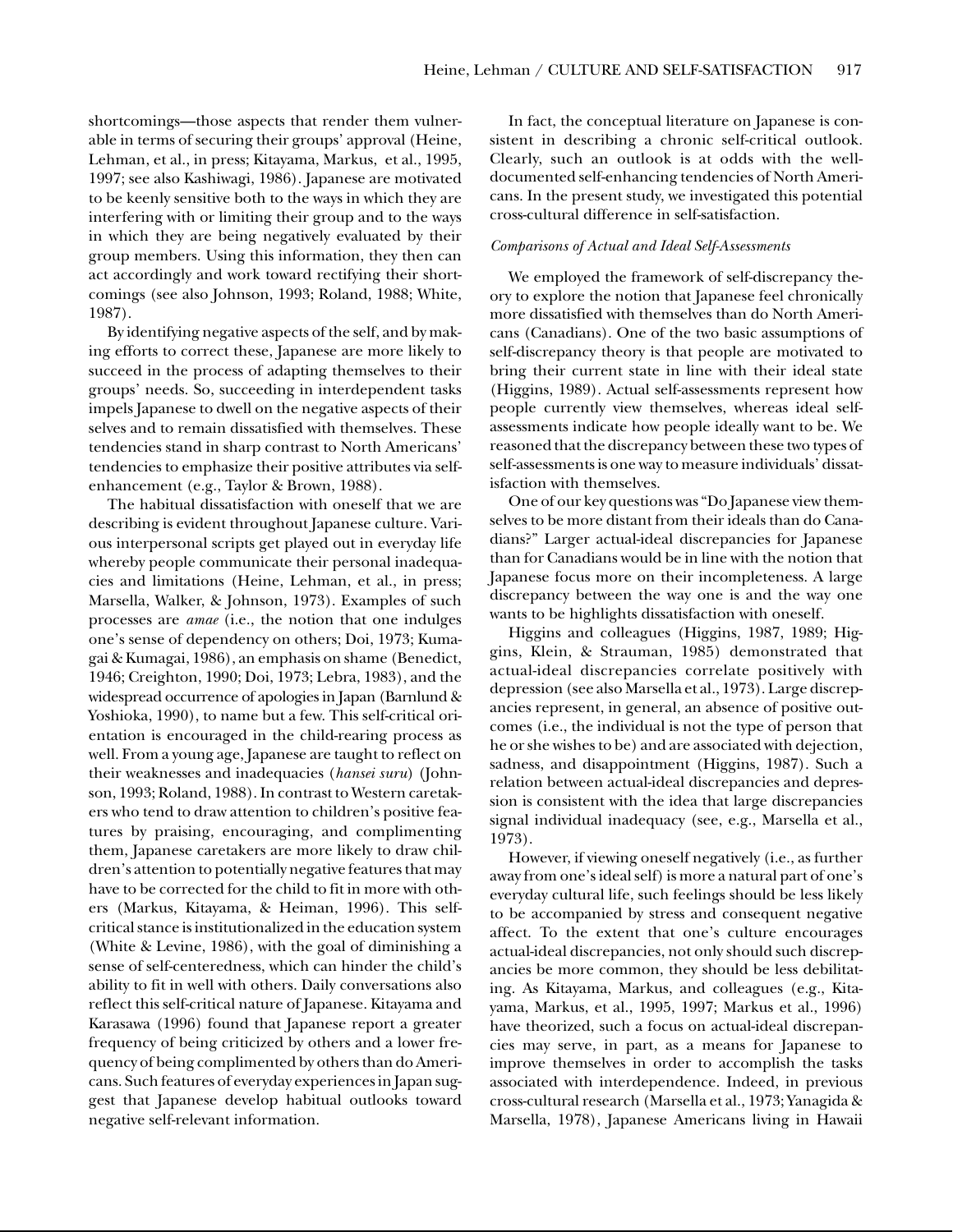have been found to exhibit an attenuated relation between actual-ideal discrepancies and depression, compared to Caucasian Americans. One of our present objectives was to build on this research, with samples of Japanese, Asian Canadians, and European Canadians.

## *Highlighting the Role of Culture*

We employed two methodological devices to provide the most compelling test of the relation between culture and self-discrepancies. First, we sought to ensure that any obtained cultural differences were not due to differences in the cultural meaning of the traits that were employed to assess self-discrepancies. To avoid any imposed etics stemming from our Western orientation (e.g., Berry, 1969), we included traits that are meaningful both to Japanese and Canadians. Toward this end, we conducted a pretest to determine which traits are viewed as most important by Japanese and Canadians for succeeding in their respective cultures, and we included those traits in the actual study.

Second, to better understand the degree to which any obtained cultural differences were due to culture, and not some extraneous variable, we included a third sample that theoretically characterizes a group in between Eastern and Western cultures: Canadians of Asian descent. We collected the Canadian data in Vancouver, a city with large proportions of people of either European or Asian ancestry. This latter group, which we label Asian Canadians, although heterogeneous in terms of country of origin (the majority of this sample is of Chinese descent) and length of time/number of generations in Canada, approximates a culture falling midway between the groups of European Canadians and Japanese in terms of exposure to Western cultural values (Heine & Lehman, 1997a, 1997b; Kitayama et al., 1997). To the extent that culture mediates self-discrepancies, we anticipated that Asian Canadians would exhibit results intermediate to European Canadians and Japanese. Such a pattern would increase our confidence that any obtained differences were due to the cultural backgrounds of the participants.

## METHOD

## *Participants*

The Japanese sample consisted of 161 students (58 females, 99 males, and 4 who did not report their gender) enrolled in an introductory urban studies course at Ritsumeikan University in Kyoto. All Japanese participants were born in Japan, and all but one had Japanese parents.

The Canadian sample consisted of 268 students enrolled in introductory psychology classes at the University of British Columbia (UBC). We partitioned this sample by ethnic background to further examine cultural differences. One hundred fifty-one (111 females and 40 males) declared themselves to be of Asian heritage and formed the Asian Canadian sample. Ninety (65 females and 25 males) declared themselves to be of European heritage and formed the European Canadian sample. The remaining 27 students were of varied ethnic backgrounds (e.g., mixed ethnicities, Latin American descent, African descent, etc.) and were not included in the analyses.

## *Materials*

Participants first were asked a number of questions about 20 personality traits. Toward ensuring that our list of traits would be deemed relevant by both Canadians and Japanese, we conducted a pretest with separate samples of Canadians and Japanese to determine which traits were viewed as important. The procedure of the pretest was as follows: First we met with several Japanese university students to discuss which traits they viewed to be most important for succeeding in Japanese culture. From this discussion, a list of 20 important traits for Japanese was constructed. Another 20 traits were chosen by us to reflect important traits for succeeding in Canadian culture. This combined list of 40 traits was then given to a class of introductory psychology students at Toyama University, Japan, and to a class of introductory psychology students at UBC (Canadian participants for this pretest were limited to those who declared themselves to be of European ancestry). Participants were asked to indicate how important they perceived each trait to be for succeeding in their own culture on a scale from 1 (*not at all important*) to 10 (*extremely important*).

The traits that were included in our main study were based on the ratings of the initial 40 traits in the pretest. We selected 20 of these traits: specifically, the 10 traits that were rated as most important by Japanese and the 10 traits that were rated as most important by Canadians. Three traits (getting along well with others, cooperativeness, and adaptability) were rated among the highest 10 traits for both cultures, so we also included the traits rated 11th most important for each culture and the trait rated 12th most important by Canadians to reach our initial target of 20.

These 20 traits were put into three different types of statements that participants were asked to rate in terms of their accuracy on a Likert scale from 1 (*not at all accurate*) to 6 (*completely accurate*). To reduce potential ceiling effects (a concern particularly for the ideal statements), the statements were constructed using *extremely* as a modifier. On the first page, participants were asked to indicate how accurate the statements were in describing themselves (e.g., "I am extremely attractive"). On the second page, participants were asked how accurate the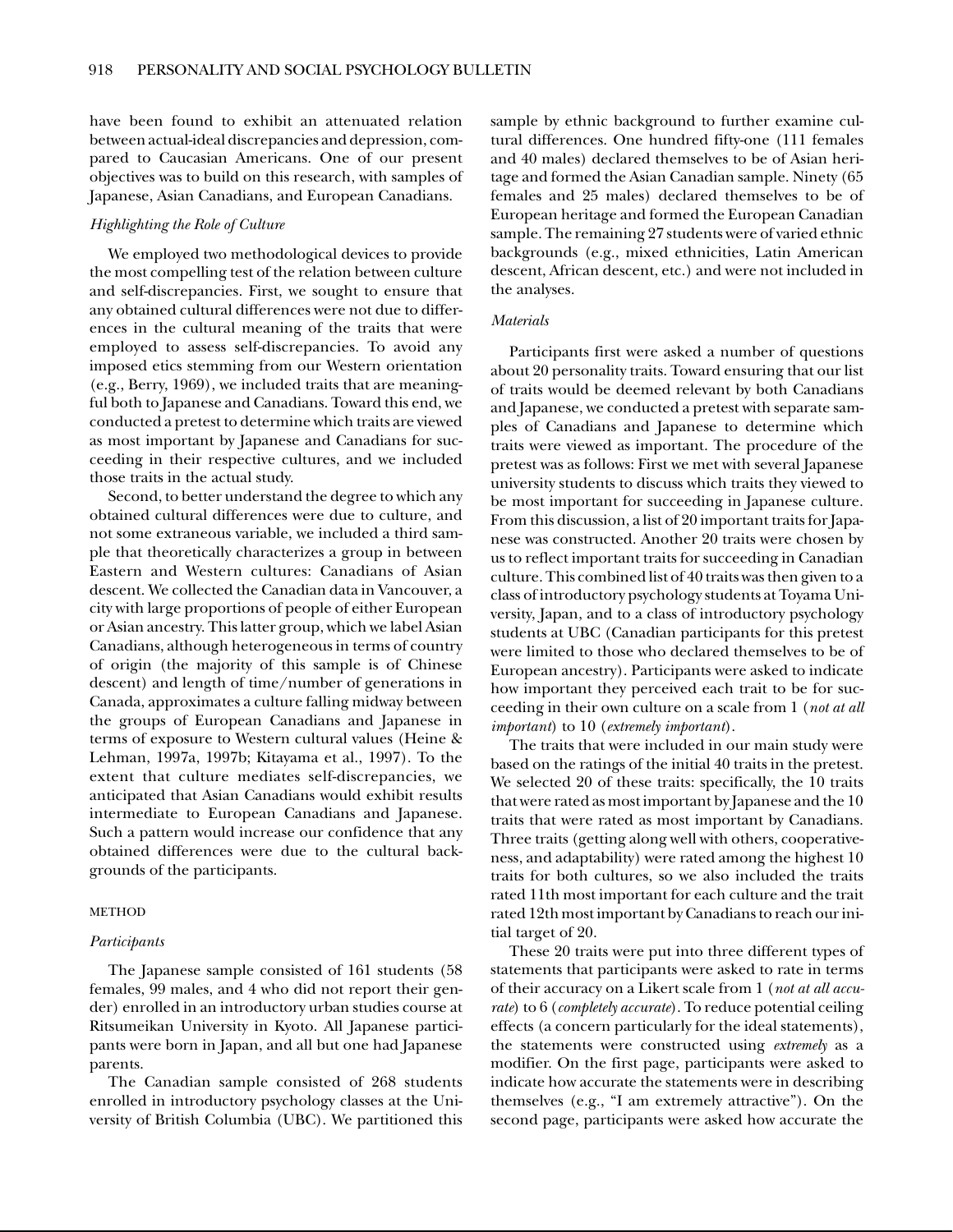statements were in describing the type of person they ideally would like to be (e.g., "I would ideally like to be extremely attractive"). On the third page, participants were asked to indicate how accurate the statements were in describing the average student, same gender as themselves, from their university (e.g., "She or he is extremely attractive"). Next, participants were asked to indicate how important they felt each of the 20 traits were for succeeding in their culture ona1(*not at all important*) to 10 (*extremely important*) scale. Last, participants completed Zung's (1965) 20-item Self-Rating Depression Scale on a Likert scale from 1 (*none of the time*) to 5 (*most or all of the time*). This scale is a reliable and valid instrument for assessing depression, and it has been employed crossculturally as well (e.g., Yanagida & Marsella, 1978; Zung, 1969).

All of the materials were originally produced in English and then translated into Japanese. Then, after an independent translator back-translated the Japanese version into English, three translators discussed and resolved any inconsistencies between the versions.

#### RESULTS

#### *Comparability of Samples*

A significant difference emerged in the average ages of the three samples,  $F(2, 395) = 5.66$ ,  $p < .01$ . Post hoc comparisons<sup>1</sup> revealed that the Japanese sample ( $M =$ 20.4) was significantly older than the Asian Canadian sample  $(M = 19.9)$ , with the European Canadian sample (*M* = 20.1) falling nonsignificantly in between. However, correlations within cultures between age and each of the dependent variables revealed a significant relation in only one instance, which will be discussed later. The samples differed with respect to gender proportion,  $\chi^2(2,N=$  $398$ ) = 51.1,  $p < .001$ . Relations with gender were analyzed for all the main dependent variables. No significant Gender × Culture interactions nor significant main effects for gender were found.

## *Comparisons of Self-Discrepancies*

Before calculating self-discrepancies, we examined how the different cultural groups evaluated themselves with respect to each of the actual self, ideal self, and average other evaluations. Participants' evaluations were summed across the 20 traits for each of the three scales. First, an ANOVA of actual self-ratings revealed a highly significant effect for culture,  $F(2, 388) = 63.68$ ,  $p < .001$ . Post hoc comparisons indicated that European Canadians rated the traits as more characteristic of themselves than did Asian Canadians, who in turn rated them as more characteristic than did Japanese (see Table 1). This finding is consistent with the notion that North Americans have more positive self-views than do Japanese

**TABLE 1: Means and Standard Deviations for Dependent Variables**

|                                                  | Japanese     | Asian<br>Canadians              | European<br>Canadians     |
|--------------------------------------------------|--------------|---------------------------------|---------------------------|
| Total self-ratings                               | 71.1(10.8)   | $81.1k$ (10.3)                  | 85.9(10.9)                |
| Total ideal ratings                              |              | 92.5, $(11.9)$ $101.5$ $(10.9)$ | $103.4b$ (11.9)           |
| Total other ratings                              | 74.8, (13.0) | $82.1b$ (12.2)                  | $80.3b$ (10.8)            |
| Total actual-ideal<br>discrepancies              | 1.49, (0.57) | $1.25b$ (.50)                   | $1.20b$ (.49)             |
| High importance<br>actual-ideal<br>discrepancies | 1.51, (0.62) | $1.23b$ (.57)                   | $1.17h$ (.58)             |
| Low importance<br>actual-ideal                   |              |                                 |                           |
| discrepancies                                    | $1.47$ (.66) | 1.34, (0.58)                    | $1.26$ <sub>2</sub> (.51) |
| Self-other                                       |              |                                 |                           |
| discrepancy                                      |              | $-.18$ , * (.76) $-.03$ , (.68) | $.27$ ,** $(.66)$         |
| Depression                                       | 51.0, (9.6)  | $48.7\degree$ $(9.5)$           | $43.1b$ (9.9)             |

NOTE: Standard deviations are reported in parentheses. Rows with different subscripts are significantly different at *p* < .02.

\*Self-ratings differ from other ratings at  $p < .01$ . \*\*Self-ratings differ from other ratings at  $p < .001$ .

(Heine, Lehman, et al., in press). A significant cultural difference also emerged with respect to ideal self-ratings,  $F(2, 391) = 34.69, p < .001$ , and post hoc comparisons revealed that this was due to both groups of Canadians evaluating the traits as more characteristic of their ideal selves than did Japanese. This finding is interesting and suggests that Japanese may be less inclined than Canadians to desire to possess traits to an extreme degree. Cultural comparisons of participants' ratings of the average student from their university also revealed a significant effect,  $F(2, 390) = 14.27$ ,  $p < .001$ . Post hoc comparisons indicated that Japanese rated the traits as less characteristic of the average other student than did both groups of Canadians. This finding suggests that Japanese may be more critical of others than are Canadians (see Kitayama & Karasawa, 1996).

The consistent pattern of cultural differences from the scale totals compels us to consider that Japanese may be less likely than Canadians to view traits as characteristic of any individual. Conceiving of people as a collection of traits may not be as characteristic for Japanese as it is for North Americans (e.g., Cousins, 1989; Rhee, Uleman, Lee, & Roman, 1995). As well, that the Japanese responses are consistently closer to the midpoint of the scales raises the possibility that moderacy response sets are driving the Japanese results more so than for either group of Canadians (Stening & Everett, 1984; Zax & Takahashi, 1967). The cultural differences reported here, however, are far larger than those typically observed due to such response styles (Chen, Lee, & Stevenson, 1995). The pattern of results of the scale totals, then, does not lend itself to an unambiguous interpretation.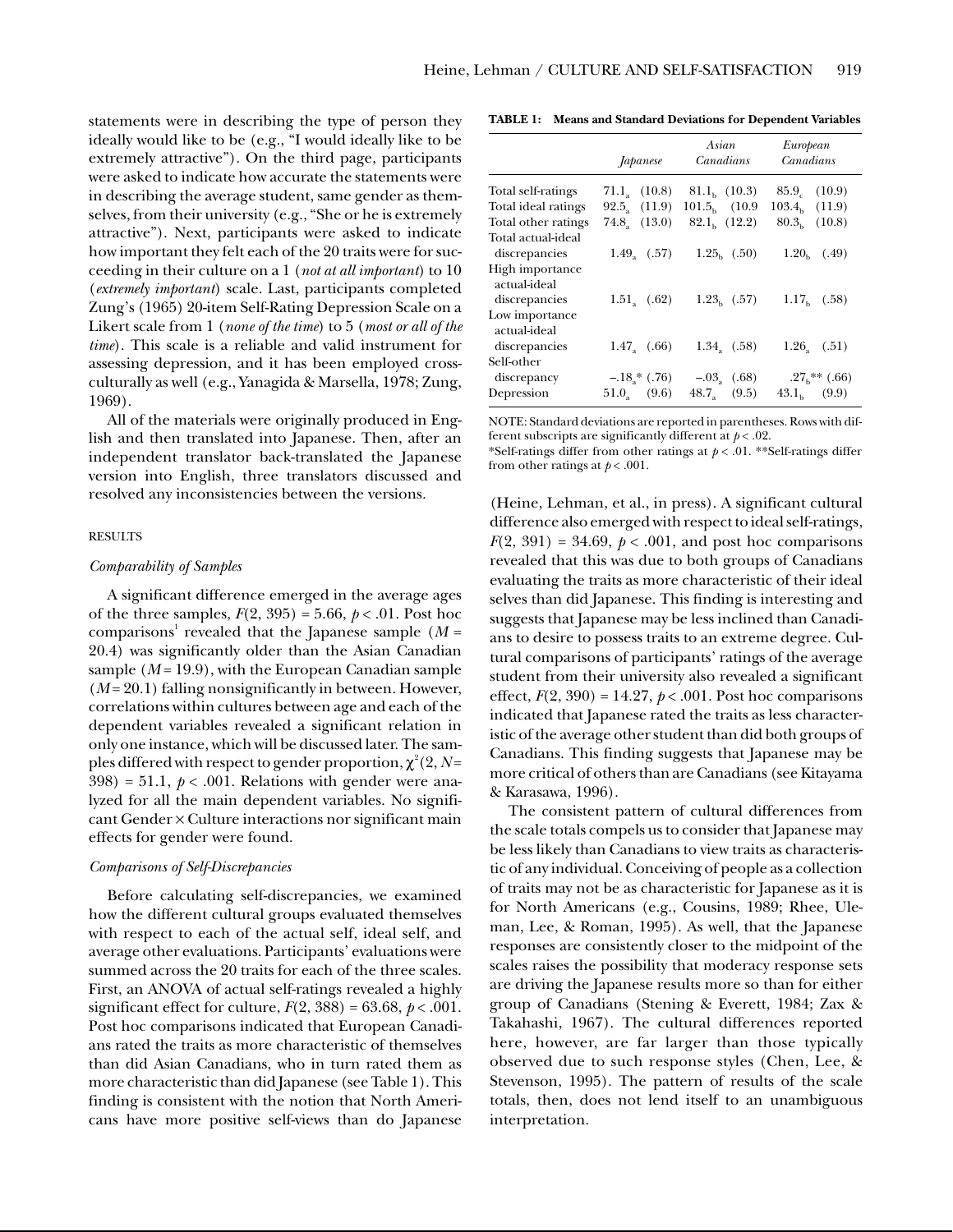Following the suggestions of Hoge and McCarthy (1983) and Marsella et al. (1973), actual-ideal selfdiscrepancies were operationalized as the absolute difference between participants' ratings of their actual and ideal selves. Absolute difference scores reflect the magnitude of the discrepancy between the ways participants view themselves and the ways that they ideally would like to be, irrespective of the direction of the difference. That is, those instances in which participants rated their actual self more positively than their ideal self (e.g., a person may view himself or herself as being too honest or too tolerant) were treated the same as the more common discrepancies in which the actual self was rated more negatively than the ideal self. Both kinds of discrepancies reflect individuals' dissatisfactions with their current selves. Hoge and McCarthy (1983) demonstrated that this treatment of actual-ideal discrepancies correlates the highest with global self-esteem.

Reliability tests for the 20 traits were conducted for the actual-ideal discrepancy measure within each cultural group. Cronbach's alphas, ranging from .83 to .85, indicated that participants generally viewed the discrepancies similarly regardless of the specific trait under question. The discrepancies for the 20 traits were averaged to form a composite measure for analysis.

An ANOVA of actual-ideal discrepancies revealed a significant main effect for culture,  $F(2, 380) = 9.50$ , *p* < .001. Post hoc comparisons indicated that the magnitude of the actual-ideal discrepancy was significantly larger for Japanese than it was for both Asian Canadians and European Canadians. As predicted, Asian Canadians fell between the other two cultural groups (although they were not significantly different from European Canadians). In support of the notion that Japanese are chronically less content or satisfied with themselves, Japanese viewed their actual selves as being further away from their ideal selves than did both groups of Canadians.

# *Actual-Ideal Discrepancies as a Function of the Importance of the Traits*

We examined whether the perceived importance of the traits was associated with the magnitude of the actual-ideal discrepancies. We divided the list of traits into groups of high and low importance for each participant depending on whether the traits' importance ratings were above or below participants' own mean importance rating (traits with importance ratings equal to the mean were not included). The magnitude of the average actual-ideal discrepancies for each culture was compared between traits of high and low importance with a repeated-measures ANOVA. A significant Importance  $\times$  Culture interaction emerged,  $F(2, 372)$  = 3.22,  $p < .05$ . Simple-effect analyses revealed a highly significant cultural difference for traits of high importance,  $F(2, 372) = 12.20, p < .001$ . Post hoc analyses revealed that Japanese had larger actual-ideal discrepancies for high importance traits than did both groups of Canadians. A significant effect for culture also emerged for the traits of low importance,  $F(2, 372) = 3.61$ ,  $p < .03$ , although it was considerably smaller in magnitude. Post hoc analyses failed to reveal any significant differences between the different cultural groups. In sum, cultural differences in self-satisfaction as evidenced by actual-ideal discrepancies are more pronounced for those aspects that participants rated as most important for succeeding in their respective cultures.<sup>2</sup>

# *Self-Enhancing Biases*

Participants' evaluations of the average student from their university were subtracted from their self-ratings as a means of assessing self-serving biases or selfenhancement (i.e., the tendency to view the traits as more characteristic of oneself than the average other student). A significant effect for culture emerged with respect to these difference scores,  $F(2, 380) = 11.34$ ,  $p$ < .001. $^{\rm{3}}$  Post hoc analyses revealed that European Canadians exhibited more self-enhancement than did either Asian Canadians or Japanese. *t*-test analyses revealed significant self-enhancing biases for European Canadians (i.e., their self-ratings were significantly more positive than their other ratings),  $t(84) = 3.81$ ,  $p < .001$ , no biases for Asian Canadians, *t* < 1, and significant self-effacing biases for Japanese,  $t(155) = -3.02$ ,  $p < .01$ . Past crosscultural studies of the false-uniqueness bias (Heine & Lehman, 1997b; Markus & Kitayama, 1991a) have also revealed significant differences between Japanese and North Americans; however, these studies compared participants' estimates of the percentage of the population that was better than them with respect to certain traits. That we obtained a similar pattern employing a different measure of self-enhancement increases our confidence in the validity of this cross-cultural difference.

## *Relations With Depression*

Participants' total scores on Zung's (1965) Self-Report Depression Inventory were compared across cultures via an ANOVA. A significant main effect emerged for culture,  $F(2, 376) = 16.71$ ,  $p < .0013$ . Post hoc comparisons revealed that European Canadians reported significantly lower depression than either Asian Canadians or Japanese. Although Asian Canadians fell between the other two cultural groups, they were not significantly different from Japanese. The cultural difference between European Canadians and Japanese corroborates crosscultural differences in depression found between Americans and Japanese (Atkinson, 1988; Hymes & Akiyama, 1991; Zung, 1969).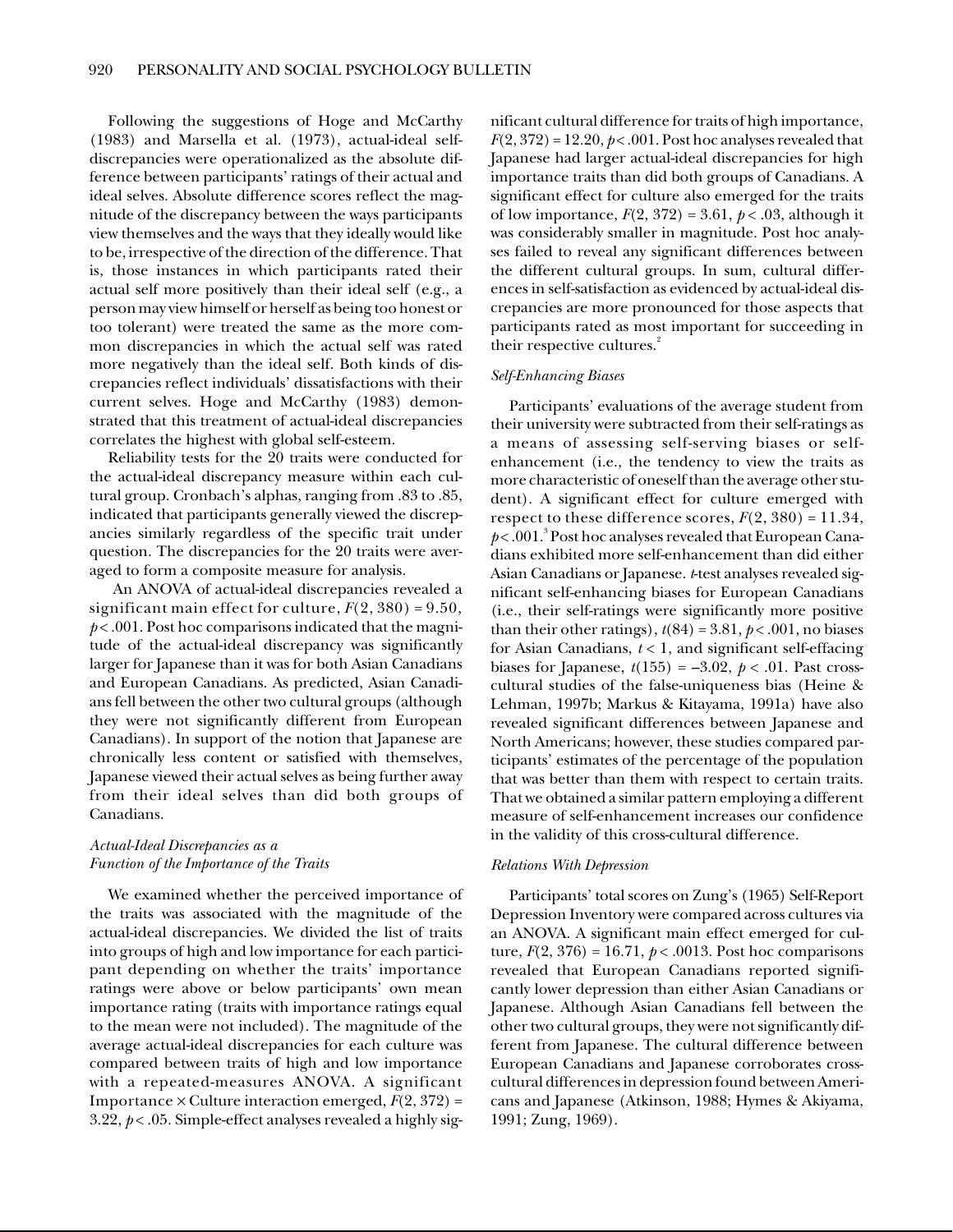|                                      | Japanese                  | Asian<br>Canadian                  | European<br>Canadian      | Difference                    |
|--------------------------------------|---------------------------|------------------------------------|---------------------------|-------------------------------|
| 1. Considerate                       | $-.10,$<br>(1.05)         | (1.00)<br>$-.20,$                  | .09 <sub>a</sub><br>(.90) | $F(2, 373) = 2.22, ns$        |
| 2. Intelligent                       | $-.13,$<br>(.95)          | $-.05,$<br>(.86)                   | $-.05,$<br>(.81)          | $F<1$ , ns                    |
| 3. Attractive                        | $-.07.$<br>(.89)          | (1.31)<br>$-1.05b$                 | $-1.31b$<br>(1.28)        | $F(2, 373) = 41.40, p < .001$ |
| 4. Tolerant                          | $-.32,$<br>(.87)          | (.92)<br>$-.28$                    | $-.10,$<br>(1.07)         | $F(2, 373) = 1.52$ , ns       |
| 5. Persevere in difficult situations | .26.<br>(.85)             | $-.13b$<br>(.88)                   | .21 <sub>a</sub><br>(.71) | $F(2, 373) = 8.98, p < .001$  |
| 6. Honest                            | $-.92,$<br>(1.18)         | $-.04b$<br>(1.07)                  | $-.11b$<br>(.98)          | $F(2, 373) = 27.48, p < .001$ |
| 7. Get along well with others        | $.75_a$<br>(.85)          | (.74)<br>.72 <sub>a</sub>          | .51 <sub>3</sub><br>(.81) | $F(2, 373) = 2.73$ , ns       |
| 8. Self-motivated                    | $-.24,$<br>(.83)          | (.74)<br>.30 <sub>h</sub>          | .40 <sub>h</sub><br>(.67) | $F(2, 373) = 26.18, p < .001$ |
| 9. Patient                           | .36 <sub>1</sub><br>(.82) | (.77)<br>.02 <sub>b</sub>          | $-.04b$<br>(.87)          | $F(2, 373) = 9.33, p < .001$  |
| 10. Determined                       | .06<br>(.74)              | (.74)<br>$.21_{\text{a},\text{b}}$ | .37 <sub>b</sub><br>(.79) | $F(2, 373) = 4.55, p < .05$   |
| 11. Cooperative                      | .34 <sub>1</sub><br>(.74) | (.72)<br>.49 <sub>a</sub>          | .36 <sub>1</sub><br>(.68) | $F(2, 373) = 1.62$ , ns       |
| 12. Sensitive to others              | .35 <sub>1</sub><br>(.82) | (.88)<br>$-.12b$                   | $-.08b$<br>(.93)          | $F(2, 373) = 12.56, p < .001$ |
| 13. Dependable                       | .50 <sub>a</sub><br>(.77) | $-.06b$<br>(1.05)                  | .07 <sub>b</sub><br>(.85) | $F(2, 373) = 15.17, p < .001$ |
| 14. Self-confident                   | $-.52,$<br>(.98)          | (.77)<br>.29 <sub>h</sub>          | .42 <sub>b</sub><br>(.75) | $F(2, 373) = 46.50, p < .001$ |
| 15. Adaptable                        | (.72)<br>.45 <sub>3</sub> | $.26_{\rm a, b}$<br>(.84)          | .07 <sub>b</sub><br>(.90) | $F(2, 373) = 6.14, p < .01$   |
| 16. Competent                        | $-.09_a$<br>(.90)         | (.74)<br>.14 <sub>b</sub>          | $.13_{a,b}$<br>(.82)      | $F(2, 373) = 3.67, p < .05$   |
| 17. Creative                         | $-.09a$<br>(.94)          | $-.58b$<br>(.95)                   | $-.81b$<br>(.92)          | $F(2, 373) = 18.35, p < .001$ |
| 18. Hardworking                      | .18 <sub>a</sub><br>(.89) | (.77)<br>.39 <sub>a</sub>          | .33 <sub>1</sub><br>(.78) | $F(2, 373) = 2.64$ , ns       |
| 19. Decisive                         | .05 <sub>a</sub><br>(.76) | (.73)<br>$-.35b$                   | $-.35b$<br>(.79)          | $F(2, 373) = 12.49, p < .001$ |
| 20. Happy                            | $-.81a$<br>(1.01)         | (1.20)<br>.03 <sub>b</sub>         | $-11b$<br>(1.09)          | $F(2, 373) = 23.75, p < .001$ |

**TABLE 2: List of Traits and Standardized Importance Ratings**

NOTE: Rows with different subscripts are significantly different at  $p < .05$ . For Item 5, read for the first stem, "I always persevere in difficult situations." For Item 7, read for the first stem, "I get along extremely well with others."

Past research on self-discrepancies (Higgins, 1989; Higgins et al., 1985; see also Marsella et al., 1973) has revealed significant positive correlations between actual-ideal self-discrepancies and depression (*r*s ranging from .5 to .7; see, e.g., Higgins, 1987). In the present study, significant correlations emerged between these two variables for each of the three cultural groups, *r*s = .53, .36, and .30 for European Canadians, Asian Canadians, and Japanese, respectively. Comparisons of the correlations between cultures revealed that European Canadians exhibited a significantly stronger correlation than did Japanese, *t* = 2.00, *p* < .05, with the Asian Canadians' coefficient falling nonsignificantly between the other two cultural groups. Hence, although Japanese feelings of depression also were related to how far they felt they were from their ideals, this relation was less pronounced than it was for European Canadians. This smaller relation is in line with the findings of past crosscultural research comparing Japanese Americans and Caucasian Americans (Marsella et al., 1973; Yanagida & Marsella, 1978) and is in line with the notion that actualideal discrepancies are less distressing for Japanese than they are for European Canadians.

## *Comparisons of Trait Importance*

Finally, we examined how participants from the three cultural groups rated the importance of each of the 20 traits included in the study. We first standardized participants' importance ratings of the traits within each participant and then averaged the standardized scores across the whole sample. ANOVAs were conducted between cultures for each of the 20 standardized traits, and a number of significant cultural differences emerged (see Table 2). Some of the differences were in the direction expected by our current understanding of Japanese and North American cultural values. For example, Japanese rated self-confidence as much less important than did either group of Canadians, and Japanese rated patience and being sensitive to others as more important than did either group of Canadians. However, some of the cultural differences that emerged run counter to our cultural conceptions; for example, Japanese rated creativity and decisiveness as more important than did either group of Canadians, and ability to get along well with others and cooperation were rated as equally important across the three cultural groups. These seemingly odd findings are intriguing and some may construe them as problematic for cultural psychology theory. However, as Peng, Nisbett, and Wong (1997) have recently argued, cross-cultural comparisons of values and attitudes may be inherently confounded and should be interpreted with extreme caution. Peng et al. (1997) maintain that two processes can confound such cultural comparisons: (a) one culture may be relatively deprived of a particular value and hence view it as more important than people from a culture in which the value is common (e.g., Chinese rate individual freedom as more important than Americans, although American culture provides more opportunities for individual freedom than China), and (b) people from different cultures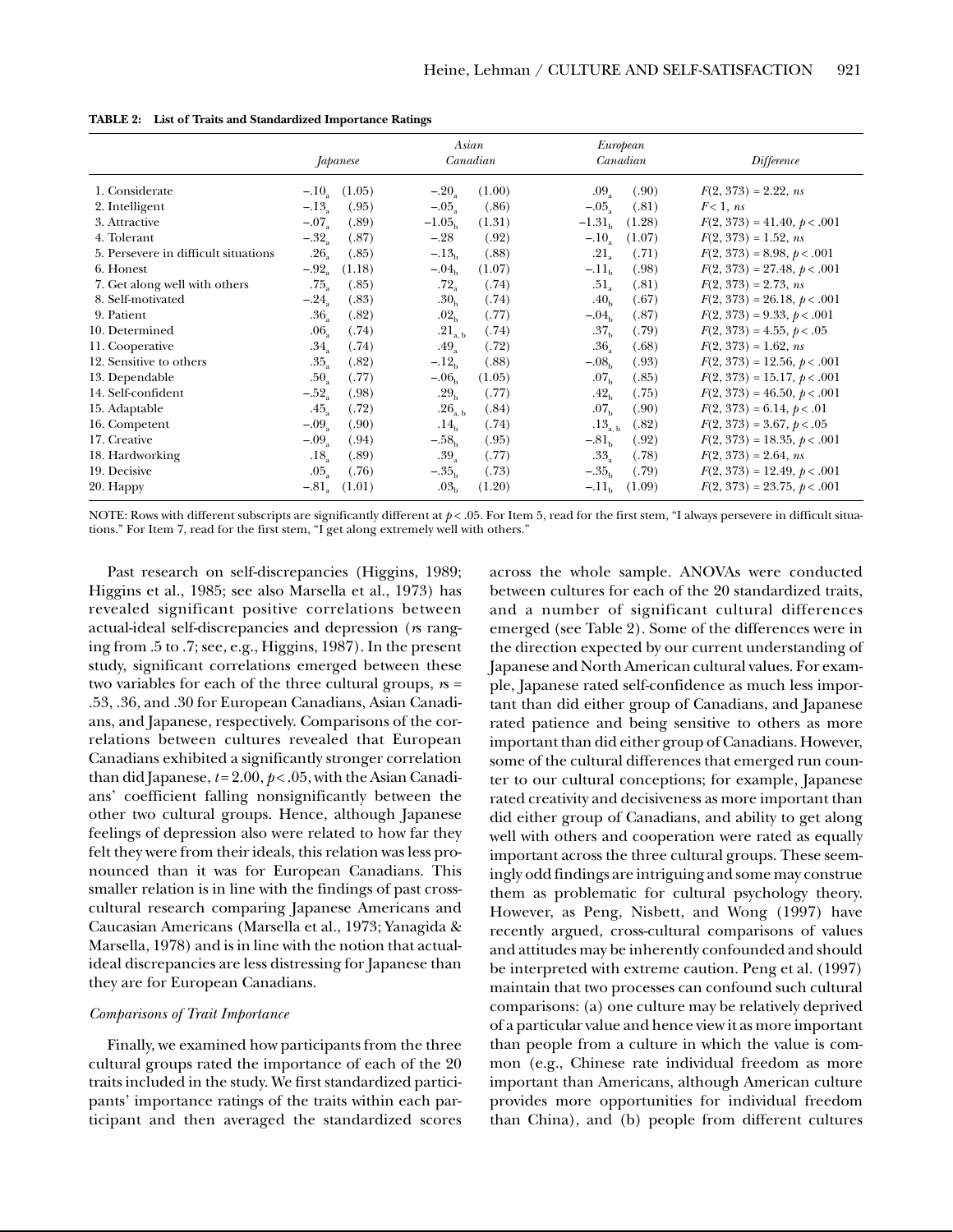base their importance ratings on different reference groups (e.g., Japanese rate cooperation with respect to how they observe it in a Japanese context, whereas Canadians rate it with respect to how they observe it in a Canadian context). Moreover, importance ratings also may reflect self-enhancing and self-critical tendencies. For example, Heine et al. (1999) found that whereas Canadians rate creativity as more important for succeeding in daily life when they succeeded on a creativity task than when they failed, Japanese exhibited the opposite pattern, rating creativity as significantly more important after they failed. Cross-cultural comparisons of values and attitudes thus may be heavily confounded, and Peng et al. (1997) suggest that more valid results can be obtained by comparing behaviors across cultures.

### DISCUSSION

In line with the notion that Japanese cultural experience implicates a greater tendency for people to be dissatisfied with themselves (Doi, 1973), we found that Japanese exhibited a larger gap between how they currently view themselves and how they ideally want to be than did either European Canadians or Asian Canadians. The personal goals to which individuals aspire remain further away for Japanese than they do for Canadians, at least for students from the two universities in which the present data were collected. Our data echo the arguments of Markus and Kitayama (Kitayama, Markus, et al., 1995; Markus et al., 1996) that Japanese are more likely to focus on their inadequacies and shortcomings in attempts to better fit in with their in-groups. We suggest that such tendencies on the part of Japanese to dwell on their inadequacies enable them to focus on improving themselves to secure others' approval and to demonstrate their commitment to their groups (Spence, 1985). Continual efforts toward self-improvement aid in maintaining group harmony and in deepening the relationships so critical to the interdependent view of self.

Across a wide range of previous studies, Japanese have not been found to exhibit the classic Western selfenhancement bias of viewing themselves as better than average. The present data suggest that this may be due, in part, to Japanese being chronically dissatisfied with themselves. In contrast to the tendencies of Westerners to focus on the end stage of being competent, we suggest that Japanese tend to focus on the process of becoming competent. Such a process of perpetual selfdissatisfaction and self-improvement appears necessary to ensure that the individual is continually adapting himself or herself to the needs of the group. The emphasis is on efforts toward achievement rather than on the final product of achievement itself (Holloway, 1988).

Our study also revealed that actual-ideal discrepancies were not as strongly related to depression for Japanese as they were for European Canadians. The strength (and quality) of such a relation, then, also may be culturally constructed (see also Marsella et al., 1973; Yanagida & Marsella, 1978). Viewing oneself as distant from the type of person one wants to be appears to have more threatening overtones for Westerners. In fact, the magnitude of the actual-ideal discrepancy may represent, in general terms, the distance that one is from the culturally defined Western self in terms of being a complete and autonomous individual who is able to take care of himself or herself.

In contrast, our position is that Japanese culture places more emphasis on viewing oneself as inadequate (e.g., as further away from one's ideal). With this as a backdrop, it makes sense to reason that actual-ideal discrepancies would not bring with them as much of a threatening sting. In fact, this kind of self-relevant information is important for Japanese to highlight the areas on which they need to work toward improving themselves to secure the group's approval, and thereby maintain their interdependence with others. It is important to note, however, that although the obtained relation between depression and actual-ideal discrepancy was significantly smaller for Japanese than for European Canadians, the Japanese correlation was still significant, suggesting that viewing oneself as less than ideal seems to hold some negative consequences for Japanese as well.

That the present study employed traits that a pretest indicated were important to Japanese and European Canadians increases our confidence in the validity of the obtained cultural differences: Japanese did not evaluate themselves less positively than North Americans simply because they did not value the traits under consideration. Rather, Japanese viewed themselves as even more distant from their ideals than did both groups of Canadians for the characteristics they viewed as most important for succeeding in their cultures. Perhaps Japanese think of themselves as more deficient with regard to important characteristics, in part because this serves to motivate them to work harder at correcting these shortcomings and ultimately to do better on what really matters to them (Heine et al., 1999).

Furthermore, the finding that, in general, Asian Canadians exhibited results intermediate to those of European Canadians and Japanese underscores the role of culture in actual-ideal self-discrepancies. The gap between the type of person one feels one is and the type one wants to be appears to decrease alongside exposure to Western culture (see also Heine & Lehman, 1997a, 1997b; Kitayama et al., 1997). This finding suggests that Western culture may provide a relatively greater emphasis for individuals to view themselves as complete in order to approximate the cultural ideals of adequacy, competence, and self-sufficiency. Japanese (and perhaps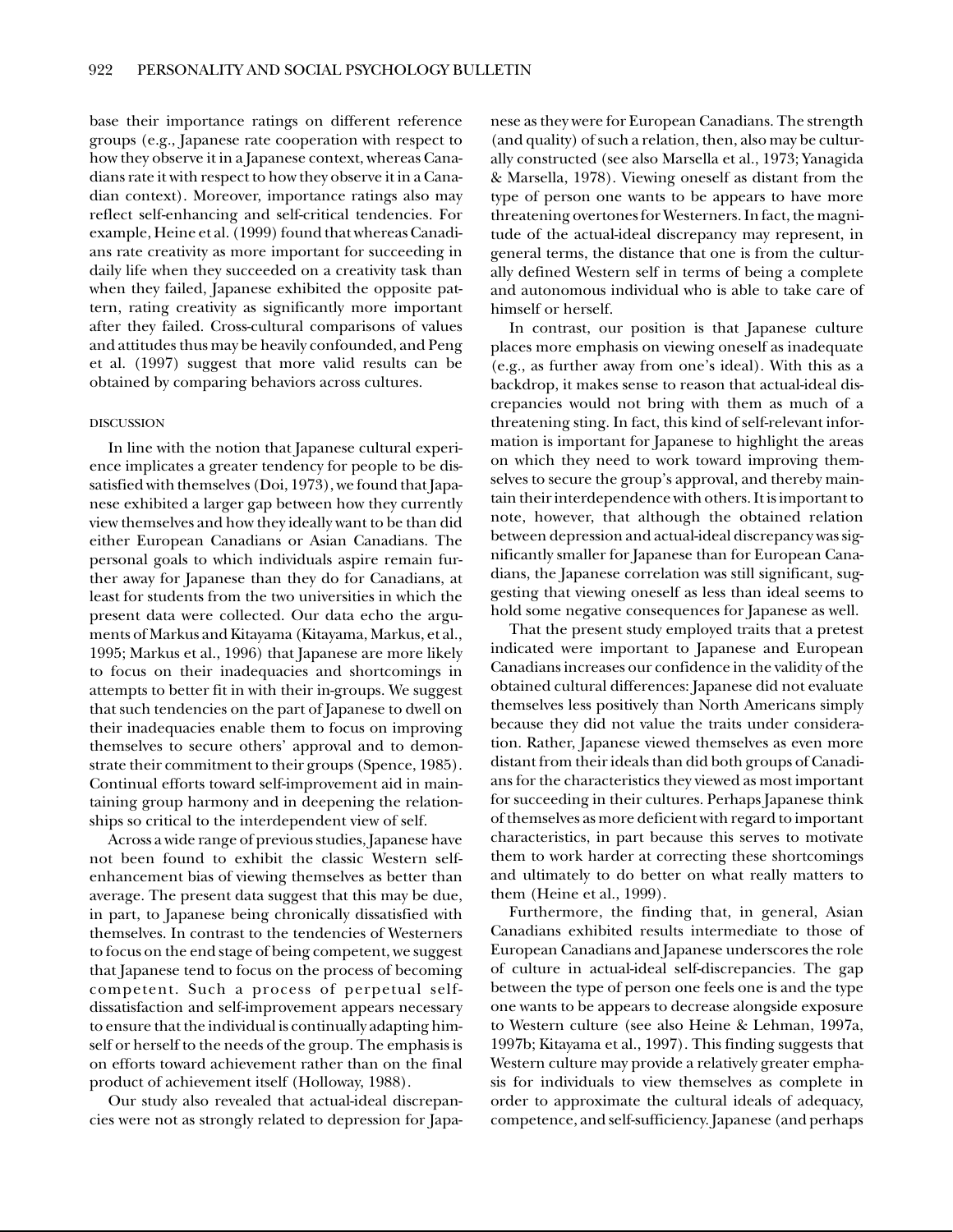people from Asian cultures more generally), in contrast, seem to focus more on their inadequacies in an effort to work toward becoming more complete.

## *Self-Enhancement, Self-Improvement, and Cultural Authentication*

We have argued that self-enhancement and selfimprovement are processes that differ between cultures. Although the significant role that culture plays in shaping psychological processes is being further acknowledged in psychology (e.g., Cousins, 1989; Markus & Kitayama, 1991b; Morris & Peng, 1994; Nisbett & Cohen, 1996; Triandis, 1989), at some levels surely there must be basic psychological processes that are pancultural (cf. Triandis, 1996). We suggest that one culturally universal motivation is to view oneself as an "authentic" member of one's culture (D'Andrade, 1984). That is, people have a need to view themselves as good and meaningful members of their cultures (Heine, Lehman, et al., in press; Solomon, Greenberg, & Pyszczynski, 1991). North American social psychological theory has consistently maintained that one way in which this is accomplished is by viewing oneself positively (e.g., James, 1890/1950; Maslow, 1943; Rogers, 1951; Taylor & Brown, 1988). We agree that thinking about oneself in an unrealistically positive manner typically serves to authenticate North Americans by bringing them closer to their cultural ideals of independence (Heine & Lehman, 1995a).

One of our major points, however, is that thinking highly of oneself does not seem to be nearly as important for those raised in Japan. Japanese are motivated to secure a sense of belongingness with their in-group members, and this requires them to ensure that others are satisfied with their contributions to the groups. Hence, we suggest that Japanese are more significantly culturally authenticated when they focus on their inadequacies and limitations, making efforts to improve themselves. Self-enhancement and self-improvement, then, appear to be qualitatively different paths that North Americans and Japanese take in striving for their respective cultural goals.

## *Limitations and Future Directions*

Our contrast of Japanese and Canadians in no way means that we construe these two cultures as monolithic or as having nonoverlapping distributions. To the contrary, there is much in common between the two cultures, and as our results indicate, there is a great deal of overlap between the cultural groups in our findings—indeed the similarities between the cultures are as striking as the differences. We have conducted analyses that focus on the differences between the cultural groups because such differences highlight the role that culture plays both in shaping the self-concept and in the ways in which individuals evaluate themselves. Certainly, it remains a challenge for the field of cultural psychology to develop methodologies that better illuminate cultural processes by employing means other than binary cultural comparisons of university students.

We have suggested that the obtained cultural differences in actual-ideal self-discrepancies represent evidence that Japanese are less satisfied with themselves than are Canadians. We view this greater tendency on the part of Japanese to identify their inadequacies as a necessary step in correcting these inadequacies for the good of the group. However, the data in the present study only address the first step (i.e., dissatisfaction with oneself) of this self-improvement process. They do not speak to the correction phase.

The link between self-dissatisfaction and the need for self-improvement can profitably be examined in future research. For example, we have recently begun an investigation of the self-corrective phase in which we are examining self-improving behaviors in the lab (Heine et al., 1999). Results show that Japanese persist longer on a task following failure, whereas North Americans persist longer following success. This provides further evidence that dissatisfaction with the self is a motivating force for Japanese. The construct of self-improvement has received scant attention in cultural psychology thus far, and future research efforts are needed to shed light on this important motivational force.

## **NOTES**

1. All post hoc comparisons were conducted with Tukey's HSD for unequal *n*s.

2. Comparable analyses also were conducted by comparing the within-participant correlations between the magnitude of the actualideal discrepancy and the perceived importance of the traits across cultures. An ANOVA revealed a main effect for culture in the average magnitude of these within-participant correlations between actual-ideal discrepancies and importance,  $F(2, 355) = 7.62$ ,  $p < .001$ . Post hoc comparisons revealed that the only difference among the three groups was that European Canadians (*r* importance, discrepancy = –.10; these correlations resulted from *r*-to-*Z*-to-*r* transformations) (see McNemar, 1962) and Asian Canadians (*r* importance, discrepancy = –.06) exhibited a stronger negative relation between these two variables than did Japanese (*r* importance, discrepancy = .04). *t* tests were conducted to test whether the average magnitude of the correlations was significantly different from 0. Although the correlations were very small for each cultural group, the powerful nature of this design resulted in the correlations being significant for both European Canadians, *t*(77) = –3.13, *p* < .01, and Asian Canadians, *t*(133) = 2.45, *p* < .02, and marginally significant for Japanese, *t*(145) = 1.80, *p* < .08. Both groups of Canadians thus exhibited slight tendencies to view themselves as closer to their ideals as the perceived importance of the traits under question increased. In contrast, Japanese did not exhibit this pattern and in fact showed a marginal tendency to view themselves as further away from their ideals alongside an increase in perceived importance. The small magnitudes of the correlations necessitate caution in interpreting these results, but at the very least, the pattern casts doubt on the notion that Japanese strive to view themselves as especially positive in the domains that are most important to them.

3. A significant correlation between age and depression emerged for European Canadians,  $r(87) = -.23$ ,  $p < .05$ . Controlling for age via an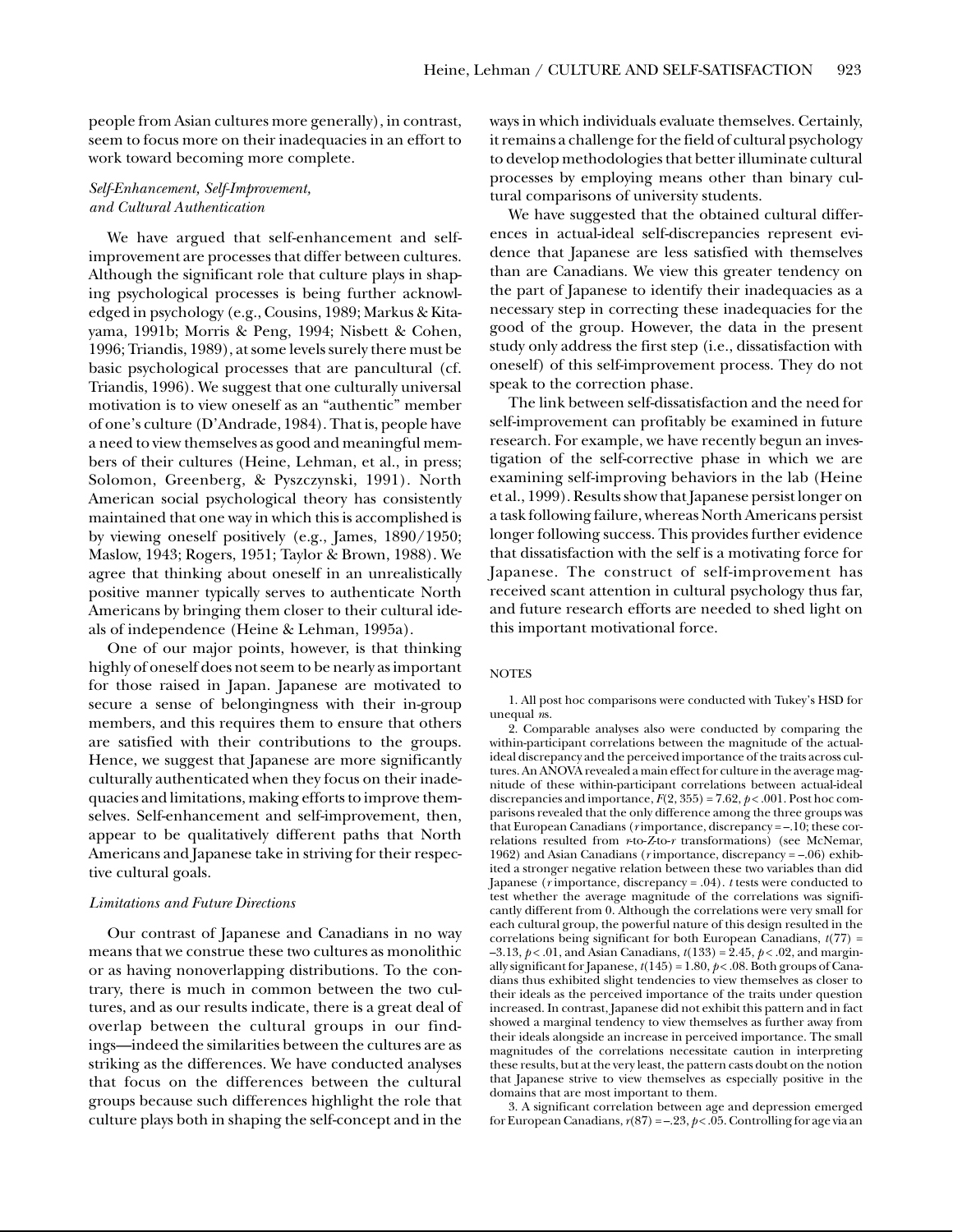ANCOVA, however, did not affect the magnitude of the cross-cultural difference,  $F(2, 375) = 16.84, p < .001$ .

## REFERENCES

- Atkinson, R. (1988). *The teenage world: Adolescent self-image in ten countries*. New York: Plenum.
- Bachnik, J. M. (1992). The two "faces" of self and society in Japan. *Ethos*, *20*, 3-32.
- Barnlund, D. C., & Yoshioka, M. (1990). Apologies: Japanese and American styles. *International Journal of Intercultural Studies*, *14*, 193-206.
- Benedict, R. (1946). *The chrysanthemum and the sword*. Boston: Houghton Mifflin.
- Berry, J. (1969). On cross-cultural comparability. *International Journal of Psychology*, *4*, 119-128.
- Campbell, J. D. (1986). Similarity and uniqueness: The effects of attribute type, relevance, and individual differences in self-esteem and depression. *Journal of Personality and Social Psychology*, *50*, 281-294.
- Chen, C., Lee, S. -Y., & Stevenson, H. W. (1995). Response style and cross-cultural comparisons of rating scales among East Asian and North American students. *Psychological Science*, *6*, 170-175.
- Colvin, C. R., & Block, J. (1994). Do positive illusions foster mental health? An examination of the Taylor and Brown formulation. *Psychological Bulletin*, *116*, 3-20.
- Colvin, C. R., Block, J., & Funder, D. C. (1995). Overly positive evaluations and personality: Negative implications for mental health. *Journal of Personality and Social Psychology*, *68*, 1152-1162.
- Cousins, S. D. (1989). Culture and selfhood in Japan and the U.S. *Journal of Personality and Social Psychology*, *56*, 124-131.
- Creighton, M. R. (1990). Revisiting shame and guilt cultures: A fortyyear pilgrimage. *Ethos*, *18*, 279-307.
- D'Andrade, R. (1984). Cultural meaning systems. In R. A. Shweder & R. A. Levine (Eds.), *Culture theory: Essays on mind, self, and emotion* (pp. 88-119). Cambridge, UK: Cambridge University Press.
- De Vos, G. A. (1985). Dimensions of the self in Japanese culture. In A. J. Marsella, G. De Vos, & F.L.K. Hsu (Eds.), *Culture and self: Asian and Western perspectives* (pp. 141-182). New York: Tavistock.
- Diener, E., Suh, E. M., Smith, H., & Shao, L. (1995). National differences in reported subjective well-being: Why do they occur? *Social Indicators Research*, *34*, 7-32.
- Doi, T. (1973). *The anatomy of dependence*. Tokyo: Kodansha.
- Fiske, A. P., Kitayama, S., Markus, H. R., & Nisbett, R. E. (1997). The cultural matrix of social psychology. In D. T. Gilbert, S. Fiske, & G. Lindzey (Eds.), *Handbook of social psychology* (4th ed., pp. 915- 974). New York: McGraw-Hill.
- Greenfield, P. M. (1997). Culture as process: Empirical methods for cultural psychology. In J. W. Berry, Y. H. Poortinga, & J. Pandey (Eds.), *Handbook of cross-cultural psychology (Vol. 1, pp. 301-346). Boston: Allyn & Bacon.*
- Greenwald, A. G. (1980). The totalitarian ego: Fabrication and revision of personal history. *American Psychologist*, *35*, 603-618.
- Heine, S. J., Kitayama, S., Lehman, D. R., Takata, T., & Ide, E. (1999). Divergent consequences of success and failure in Japan and North America. Manuscript submitted for publication. University of Pennsylvania.
- Heine, S. J., & Lehman, D. R. (1995a). Cultural variation in unrealistic optimism: Does the West feel more invulnerable than the East? *Journal of Personality and Social Psychology*, *68*, 595-607.
- Heine, S. J., & Lehman, D. R. (1995b). Social desirability among Canadian and Japanese students. *Journal of Social Psychology*, *135*, 777-779.
- Heine, S. J., & Lehman, D. R. (1997a, August). *Acculturation and selfesteem change: Evidence for a Western cultural foundation of the construct of self-esteem*. Paper presented at the 2nd conference of the Asian Association of Social Psychology, Kyoto, Japan.
- Heine, S. J., & Lehman, D. R. (1997b). The cultural construction of self-enhancement: An examination of group-serving biases. *Journal of Personality and Social Psychology*, *72*, 1268-1283.
- Heine, S. J., & Lehman, D. R. (1997c). Culture, dissonance, and selfaffirmation. *Personality and Social Psychology Bulletin*, *23*, 389-400.
- Heine, S. J., Lehman, D. R., Markus, H. R., & Kitayama, S. (in press). Is there a universal need for positive self-regard? *Psychological Review.*
- Heine, S. J., Takata, T., & Lehman, D. R. (in press). Beyond selfpresentation: Cultural differences in self-enhancement. *Personality and Social Psychology Bulletin.*
- Higgins, E. T. (1987). Self-discrepancy: A theory relating self and affect. *Psychological Review*, *94*, 319-340.
- Higgins, E. T. (1989). Self-discrepancy theory: What patterns of selfbeliefs cause people to suffer? In L. Berkowitz (Ed.), *Advances in experimental social psychology* (Vol. 22, pp. 93-136). San Diego, CA: Academic Press.
- Higgins, E. T., Klein, R., & Strauman, T. (1985). Self-concept discrepancy theory: A psychological model for distinguishing among different aspects of depression and anxiety. *Social Cognition*, *1*, 51-76.
- Hoge, D. R., & McCarthy, J. D. (1983). Issues of validity and reliability in the use of real-ideal discrepancy scores to measure self-regard. *Journal of Personality and Social Psychology*, *44*, 1048-1055.
- Holloway, S. D. (1988). Concepts of ability and effort in Japan and the United States. *Review of Educational Research*, *58*, 327-345.
- Hymes, R. W., & Akiyama, M. M. (1991). Depression and selfenhancement among Japanese and American students. *Journal of Social Psychology*, *131*, 321-324.
- James, W. (1950). *The principles of psychology*. New York: Dover. (Original work published 1890)
- John, O. P., & Robins, R. W. (1994). Accuracy and bias in selfperception: Individual differences in self-enhancement and the role of narcissism. *Journal of Personality and Social Psychology*, *66*, 206-219.
- Johnson, F. A. (1993). *Dependency and Japanese socialization*. New York: New York University Press.
- Kashiwagi, K. (1986). Personality development of adolescents. In H. Stevenson, H. Azuma, & K. Hakuta (Eds.), *Child development and education in Japan* (pp. 167-185). New York: Freeman.
- Kitayama, S., & Karasawa, M. (1996, October). *The collective basis of selfenhancement and self-criticism: An analysis of conversations in Japan and the U.S*. Poster presented (in Japanese) at the Japanese Social Psychological Association Meeting, Hokkaido, Japan.
- Kitayama, S., Markus, H. R., & Lieberman, C. (1995). The collective construction of self-esteem: Implications for culture, self, and emotion. In J. A. Russell, J. Wellenkamp, T. Manstead, & J.M.F. Dols (Eds.), *Everyday conceptions of emotions* (pp. 523-550). Dordrecht, the Netherlands: Kluwer Academic Publishers.
- Kitayama, S., Markus, H. R., Matsumoto, H., & Norasakkunkit, V. (1997). Individual and collective processes of self-esteem management: Self-enhancement in the United States and self-depreciation in Japan. *Journal of Personality and Social Psychology*, *72*, 1245-1267.
- Kitayama, S., Masuda, T., & Palm, R. I. (1996). *Optimism in the U.S. and pessimism in Japan: Perceptions of earthquake risk*. Unpublished manuscript, Kyoto University, Japan.
- Kitayama, S., Takagi, H., & Matsumoto, H. (1995). Causal attribution of success and failure: Cultural psychology of the Japanese self. *Japanese Psychological Review*, *38*, 247-280.
- Krueger, J., & Clement, R. W. (1994). The truly false consensus effect: An ineradicable and egocentric bias in social perception. *Journal of Personality and Social Psychology*, *67*, 596-610.
- Kumagai, H. S., & Kumagai, A. K. (1986). The hidden "I" in *amae*: "Passive love" and Japanese social perception. *Ethos*, *14*, 305-320.
- Kunda, Z. (1987). Motivated inference: Self-serving generation and evaluation of causal theories. *Journal of Personality and Social Psychology*, *53*, 636-647.
- Kunda, Z. (1990). The case for motivated reasoning. *Psychological Bulletin*, *108*, 480-498.
- Lebra, T. S. (1983). Shame and guilt: A psychocultural view of the Japanese self. *Ethos*, *11*, 192-209.
- Marks, G. (1984). Thinking one's abilities are unique and one's opinions are common. *Personality and Social Psychology Bulletin*, *10*, 203-208.